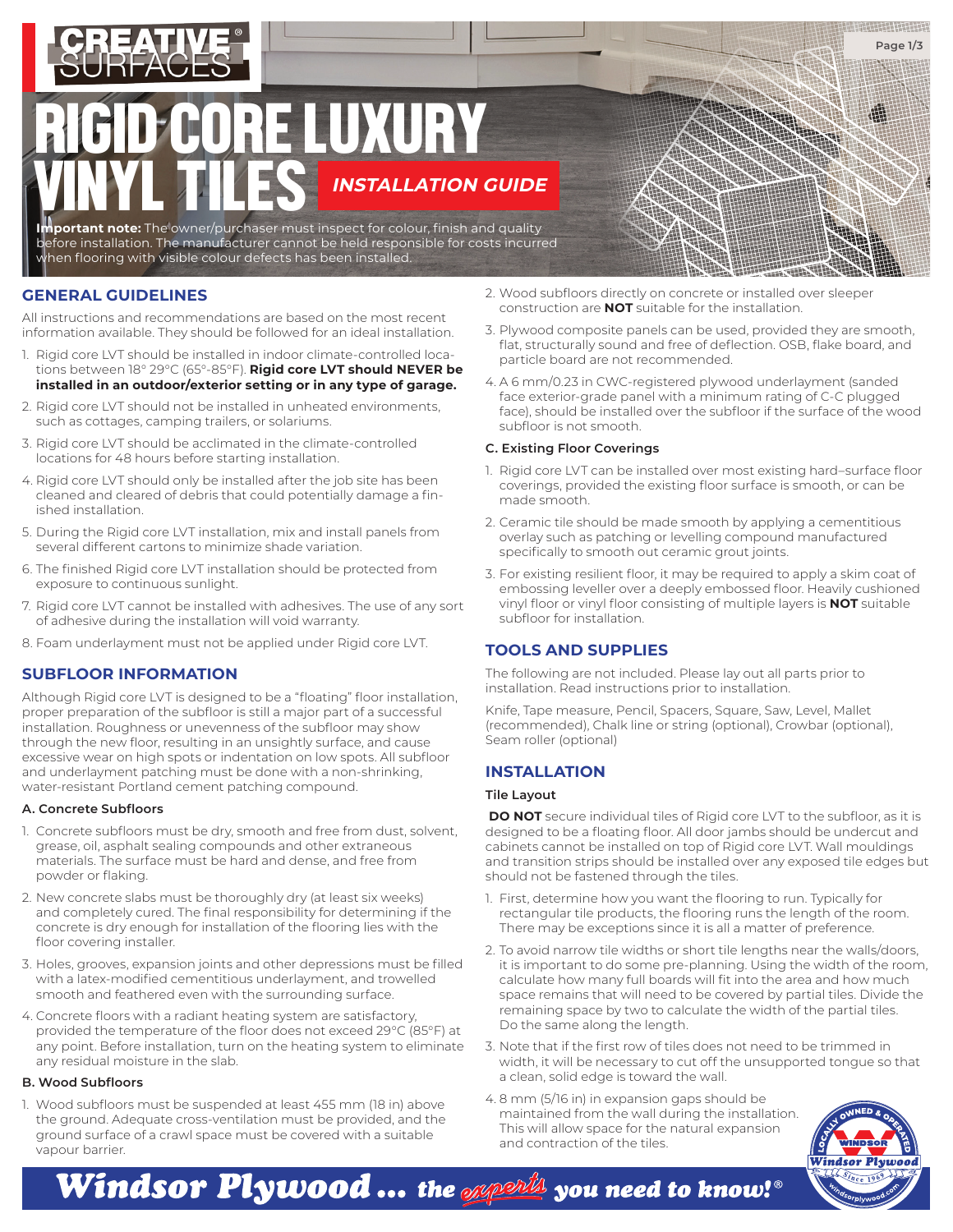

- 5. The tiles should be installed from left to right. From the top left corner of the room, put the first tile in place so that both the head and side seam grooves are exposed.
- 6. **Diagrams 1 and 2:** Install the second tile in the first row by angling the short-side tongue into the short-side groove of the first tile. Continue installing additional tiles along the first row using the same angling method.
- 7. To start the second row, cut a tile that is half the length of the first tile in the first row (you may use the leftover tile from the last tile of the first row). This will create a popular staggered tile look. Then install this first tile by inserting the long-side tongue into the groove of the tile in the first row.
- 8. **Diagram 3:** Install the second tile in the second row by inserting the short-side tongue into the previously installed first tile short-side groove.
- 9. **Diagram 4:** Align the tile so the longside tongue tip is positioned just over the groove lip of the tile in the first row.
- 10. **Diagram 5:** Using gentle force and at a 20° to 30° angle, push the long-side tongue into the groove of the adjoining tile by sliding along the short-side seam. You may need to lift the tile to the left of it slightly to allow for the "sliding" action.
- 11. The remaining tiles can be installed in the room using the same technique. Make sure the required expansion gaps are maintained against all fixed vertical parts (such as walls, doors, cabinets, etc.).
- 12. The tiles can be cut easily with a utility knife; just score the top of the tile and snap the tile in two.
- 13. When installing Rigid core LVT in a bathroom, allow an expansion gap of 8 mm (5/16 in) around the perimeter of the room and around the perimeter of the toilet. These expansion gaps will allow the flooring to expand and contract without causing peaking in the flooring. **DO NOT** install the toilet on top of the newly installed floor. When leaving an expansion gap around the toilet, an area will be left that is exposed to the subfloor. To cover the exposed area, apply a silicone caulk around the toilet area, similar to the caulking around the bathtub area. The silicone caulk is flexible and will





into Groove

**1**

**2**







allow the flooring to expand and contract while preventing water from reaching the subfloor. Follow the manufacturer's installation instructions and safety procedures when applying the silicone caulk.

# **INSTALLING UNDER A DOOR JAMB:**

- 1. Installation under moldings (such as door jambs) may require that the top lip of the groove on the end be reduced in size.
- 2. Using a small plane or utility knife, carefully shave off the ledge of the groove **Diagram 6**.
- 3. After the groove ledge has been trimmed, put the board in place and tighten with a pull bar to test for a tight fit. The installer must be sure that the required expansion gap has been maintained and the flooring is not pinched.



- 4. If the fit is incorrect, re-trim until the fit is correct.
- 5. Place a bead of wood glue on the bottom lip of the groove.

6. Insert the tongue into the groom and tighten the fit with a pull bar. Hold the tile in place with painter's tape until the glue is dry. **DO NOT** use masking tape or duct tape as they may damage the floors finish.

# **AFTER INSTALLATION**

• Flooring should be one of the last items installed in a project. In order to protect the floors while other projects are being completed, use rosin paper and painter's tape to hold the rosin paper to the floor (other tapes may damage the finish). Clean the floor thoroughly before laying the rosin paper to ensure that no debris is trapped underneath. **DO NOT USE** plastic film or other non-breathing coverings as this can cause the floor to become damaged from excess humidity.

- Dust mop or vacuum your floor to remove any dirt or debris.
- It is suggested that you buff the floor with lamb-wool pads in order to remove any loose splinters, residues, foot prints, etc.
- Install any transition pieces that may be needed (reducers, T-moldings, nosing, etc.).

# **PROTECTION AND MAINTENANCE**

Lasting beauty can be achieved through purchasing a quality floor covering and on-going maintenance.

- Furniture should be moved onto the newly installed floor using an appliance hand truck over hardboard runways.
- Avoid extended exposure to direct sunlight. It is recommended to close the blinds or drapes during peak sunlight hours. Floor coverings exposed to excessive heat and light are subject to thermal degradation. Use the appropriate precautions to minimize potential effects on the floor covering.

• Oil or petroleum-based products can result in surface staining. **DO NOT** track asphalt-driveway sealer or automobile-oil drips onto the vinyl floor covering.



Windsor Plywood … the <sub>Wi</sub>nghy you need to know!®